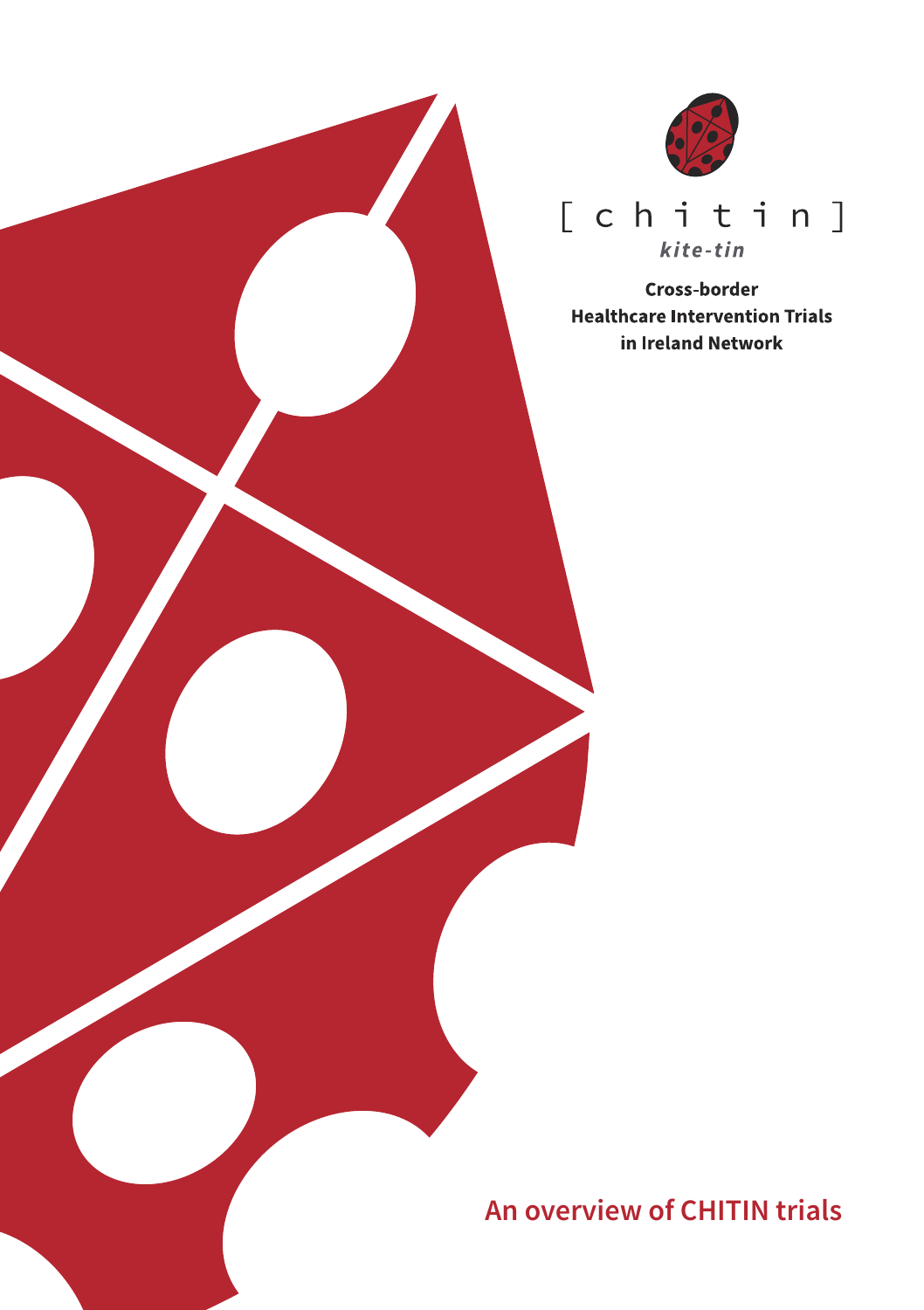### **Introduction**

**Health outcomes can be enhanced by evidence-based Health and Social Care (HSC) research including Health Intervention Trials (HITs), which can investigate if a new health relevant intervention is safe, better than current practice or direct resources to what works best. In Ireland, citizens cannot equitably access HSC services in the most appropriate setting to their needs and opportunity for involvement in health intervention research is confined largely to cities, close to major hospitals, universities and centres of research, which is further exacerbated by the existence of a border.**

The Cross-border Healthcare Intervention Trials in Ireland Network (CHITIN) project is supported by the EU's INTERREG VA Programme (including contribution from the Department of Health (NI) and the Health Service Executive (ROI)), funded through the European Regional Development Fund and managed by the Special EU Programmes Body, a North/South Implementation body sponsored by the Department of Finance (NI) and the Department of Public Expenditure and Reform (ROI).

The CHITIN project is a unique cross-border partnership between the Public Health Agency (PHA) in Northern Ireland (NI) and the Health Research Board (HRB) in Republic of Ireland (ROI), aiming through cross-border collaboration to develop infrastructure and deliver health intervention trials to prevent and cure illness and improve the health and wellbeing of people living in NI and the border regions of ROI by enabling them to access HSC research and services in the most appropriate setting to their needs.

The CHITIN project has enabled funding of 11 health intervention trials in the priority areas of Population Health, Primary Care and Older People's Services, Mental Health, Acute Services, Disability Services and Children's Services. The knowledge and understanding generated from these trials will impact both service users and the healthcare professionals who are delivering the services.

Interdisciplinary trial delivery teams will form a network wherein mentoring, training and skills development will be supported, resulting in enhanced capability and capacity to plan and deliver HITs, creating a legacy for future HSC research in the region.

**Dr Janice Bailie, Public Health Agency Dr Anne Cody, Health Research Board**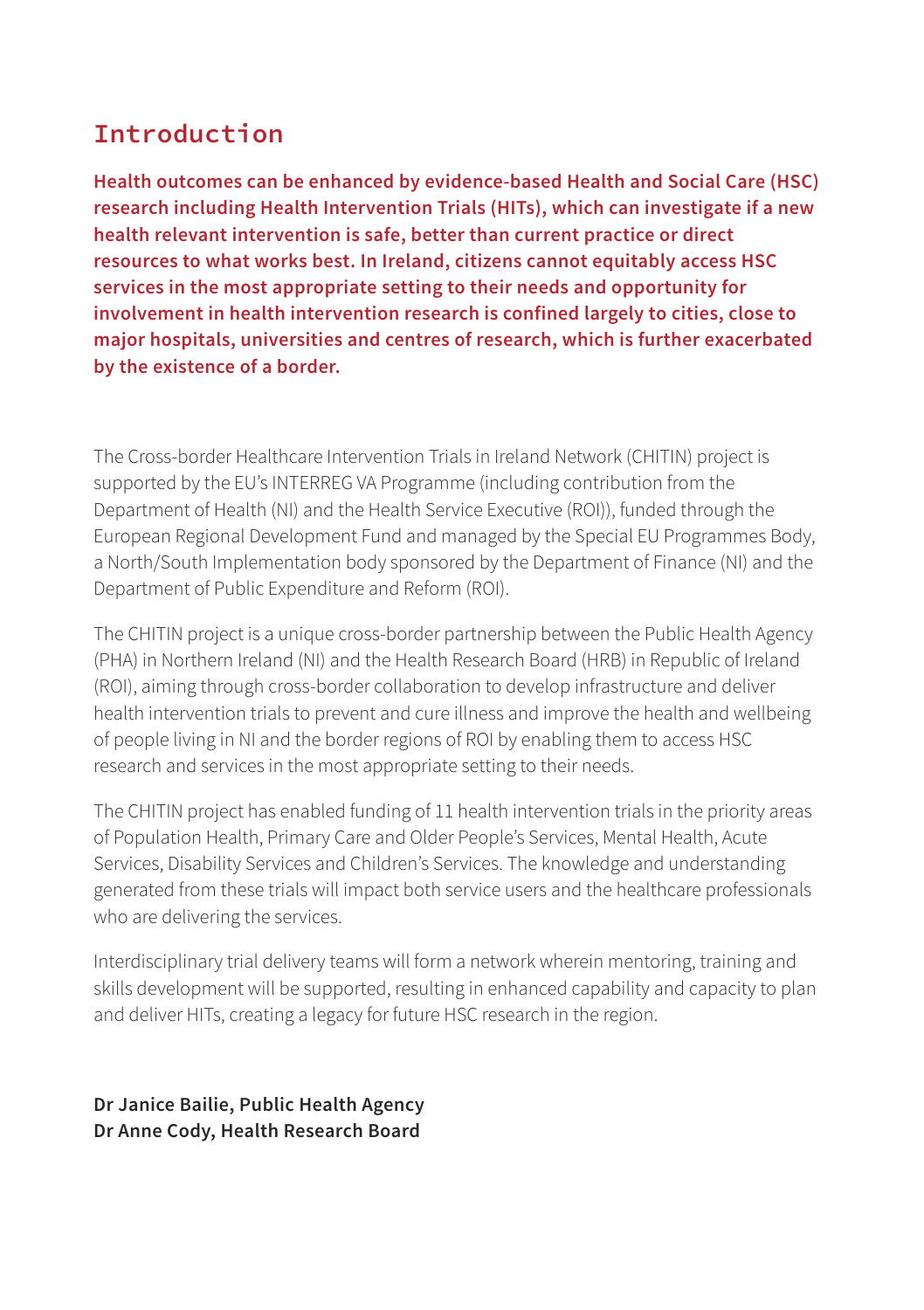## **Anticipatory Care Planning Intervention for Older Adults at Risk of Functional Decline: A Primary Care Feasibility Study**



As the percentage of older adults on the island of Ireland increases, the complexity of care required to support those who choose to remain in the community has also increased. This situation can create challenges for patients, family carers, their General Practitioners (GPs), and community agencies.

The treatment and management of longterm health conditions is the greatest challenge facing health systems around the world today. A timely start in managing a patient's long-term conditions facilitates anticipatory care planning in order to meet patient wishes and needs, relieve symptoms, and prevent future symptoms and problems. Anticipatory Care Planning (ACP) through earlier identification of the needs of patients is evidenced to improve the quality of their life, to decrease the number of aggressive futile interventions and depressed mood, and even to prolong life.

A core aspect of anticipatory care is personalized care which describes a negotiated series of discussions between a patient and a health professional (perhaps with other professionals or family members also present) to clarify goals, options and preferences, and to develop an agreed plan of action based on this mutual understanding.

protocol to evaluate the implementation and outcomes of ACP service working with GPs to assist older adults identified as at risk for functional decline by developing a personalized support plan.

Taking part in this research are eight primary care practices, four in Northern Ireland (NI) and four in the counties of Louth and Monaghan in the Republic of Ireland (RoI) who will participate in a Randomised Controlled Trial (RCT), where GP patients who will be identified as at risk of functional decline, will be invited to participate in the trial.

A trained Registered Nurse will visit the patient in their own home and information will be collected by a patient assessment, a patient support plan will be developed, documented and progress will be reviewed.

This health research will provide a detailed evidence-based assessment on the potential impact of the ACP intervention on patient quality of life, mental health, healthcare utilisation, costs, perception of person centred care, and reduction of the use of potentially inappropriate medication in an all-Ireland context.

#### *Lead Contact:*

**3**

**Professor Kevin Brazil Queen's University Belfast Email: k.brazil@qub.ac.uk**

The aim of this health research is to determine the feasibility for a full trial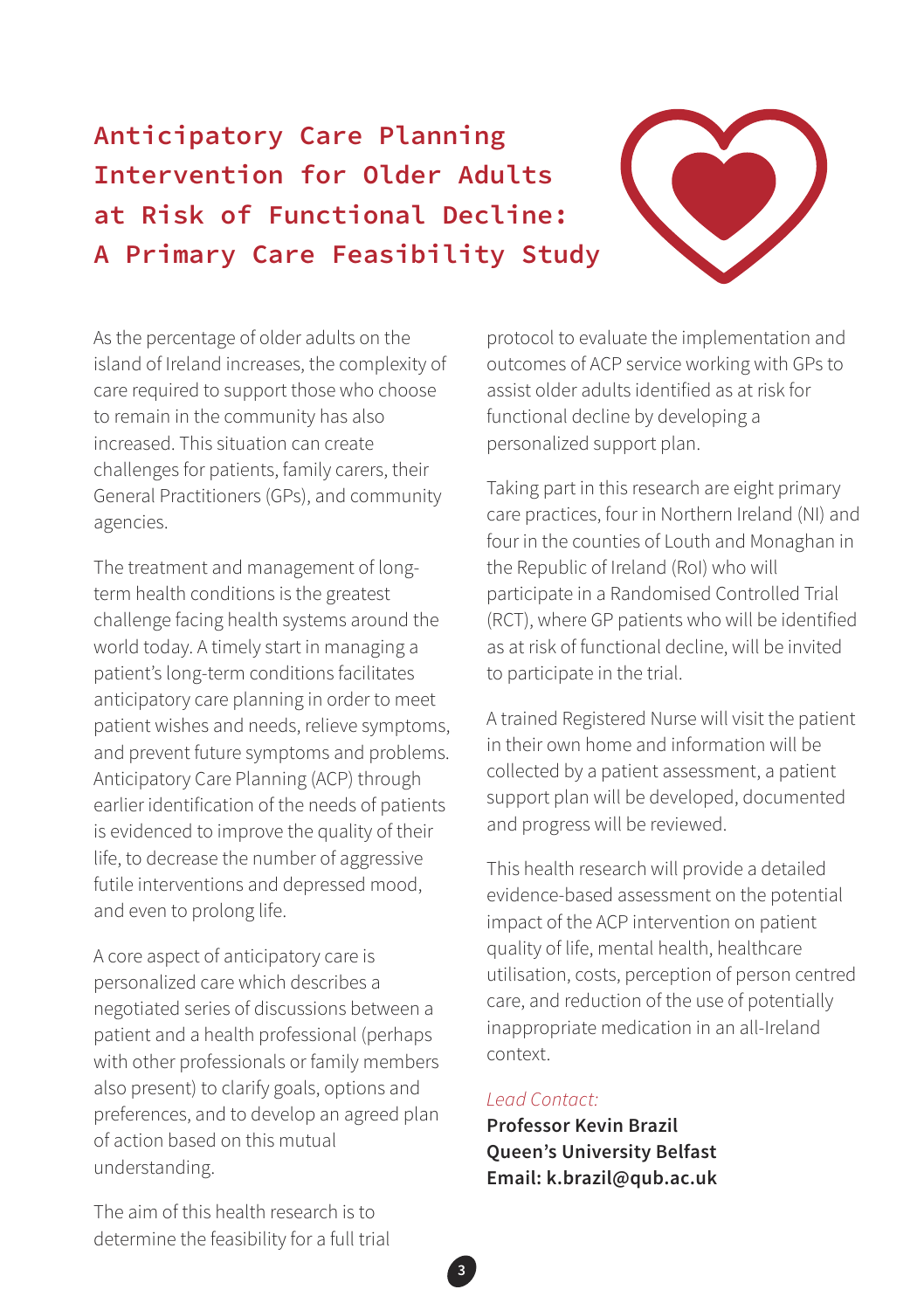# **A Randomized Controlled Trial of mirror box therapy in upper limb rehabilitation with sub-acute stroke patients**



Stroke can result in the loss of movement to one side of the body. This can make everyday tasks such as washing, dressing, eating, walking and household activities more difficult. To help regain movement, the brain needs to relearn how to move the arm and leg.

This health research will investigate if using Mirror Box Therapy (MBT) will enable recovery of the affected arm alongside existing occupational therapy input.

Seeing a mirror image of the arm moving is thought to trick the brain into thinking it is the affected arm that is moving, which in turn can stimulate actual movement in the arm and hand.

This research will use MBT with 180 people in hospital who have had a Stroke within the past three months. Half of the people who have had a Stroke will use the mirror box alongside their standard rehabilitation occupational therapy (OT), and half will receive standard rehabilitation OT.

Everyone who takes part will be assessed every two weeks when they are in hospital, and 12 weeks after they get home to measure the movement in their arm.

### *Lead Contact:*

**4**

**Dr Alison Porter-Armstrong Ulster University Email: a.porter@ulster.ac.uk**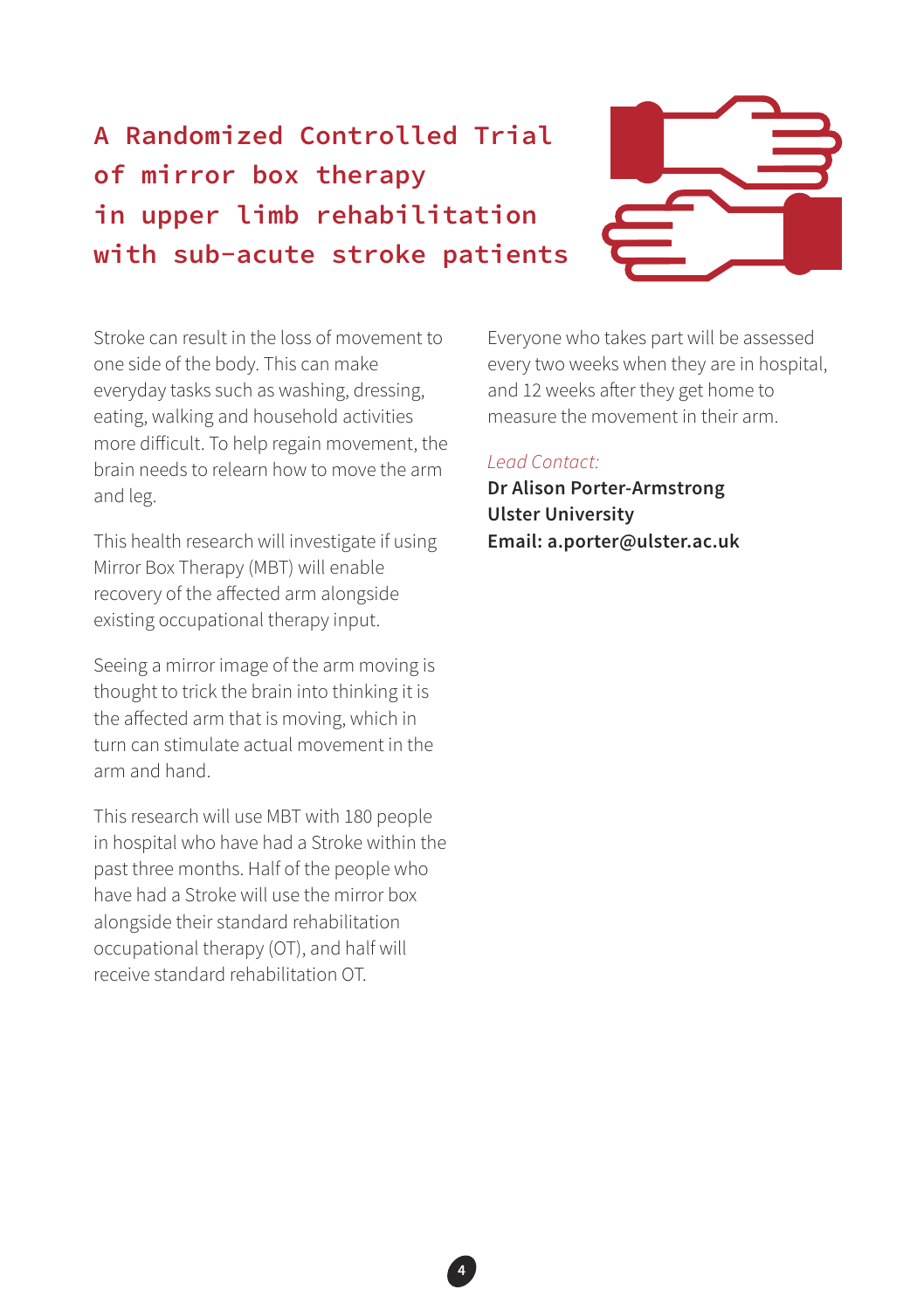**A randomised pilot study of a theory-based intervention to improve appropriate polypharmacy in older people in primary care (PolyPrime)**

Polypharmacy (the use of multiple medicines) is considered to be a major prescribing challenge. This three-phase pilot study will seek to improve prescribing of appropriate polypharmacy in older people living in their own homes.

In Phase 1, we will interview 24 General Practitioners (GPs) across 12 practices in the Republic of Ireland (ROI) border counties and use the findings to refine the intervention package (consisting of a video and a patient recall system and which was developed in Northern Ireland).

In Phase 2, we will undertake a randomised pilot study involving 12 GP practices. Practices will be randomised to intervention (n=6) or control groups (n=6), whereby the intervention package will be tested in the intervention practices and usual care will continue in the control practices. Eligible patients will be invited to attend an appointment (at baseline and six months) with their GP, during which their medication will be reviewed and polypharmacy addressed.

In Phase 3, a mixed methods process evaluation will be conducted to inform interpretation of findings.

The potential benefits from this health research include a refined intervention and an understanding of its implementation and expanded capacity to undertake research in the defined area through training and mentoring.

#### *Lead Contact:*

**Professor Carmel Hughes Queen's University Belfast Email: c.hughes@qub.ac.uk**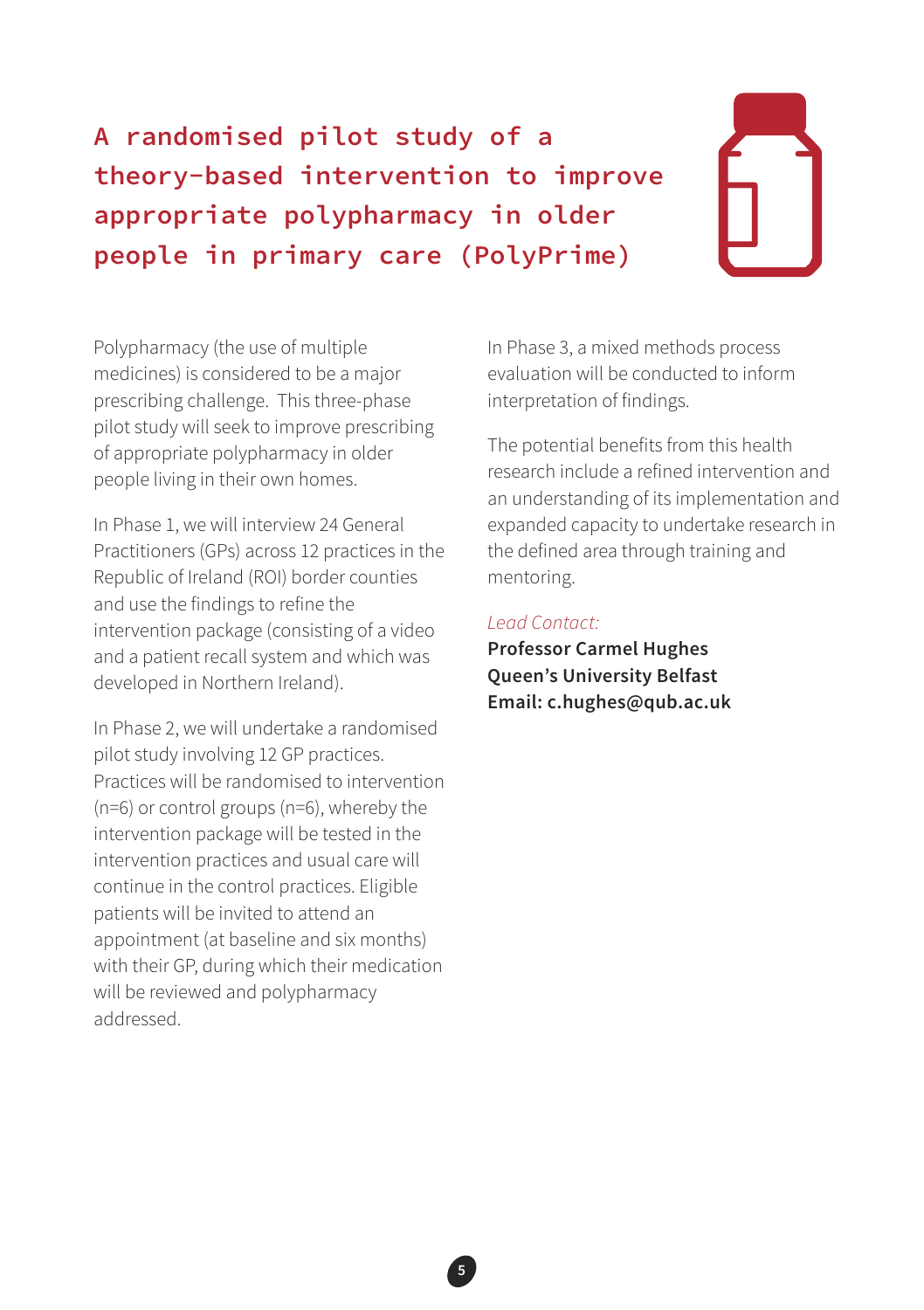## **BRAIN-Diabetes: Border Region Area lifestyle Intervention study for healthy Neurocognitive ageing in Diabetes**



Diabetes mellitus (DM) is associated with an almost three-fold increased risk of Dementia in later life. The lag period between DM diagnosis and development of Dementia symptoms represents an opportunity for risk modification. A Scandinavian study showed that an intensive multi-domain lifestyle intervention programme (nutrition, exercise, cognitive stimulation and intensive vascular risk factor control) applied in older people (60-77 years) at higher risk for Dementia produced significant cognitive benefits after two years.

BRAIN-Diabetes will study the feasibility and effects of a practical lifestyle intervention programme, developed in conjunction with people with DM, on cognition in older people recently diagnosed with DM living in the border areas of Ireland.

This health research could lead to development of a practical protocol that patients can comply with which can reduce risk of cognitive decline and Dementia.

#### *Lead Contact:*

**6**

**Professor Peter Passmore Queen's University Belfast Email: p.passmore@qub.ac.uk**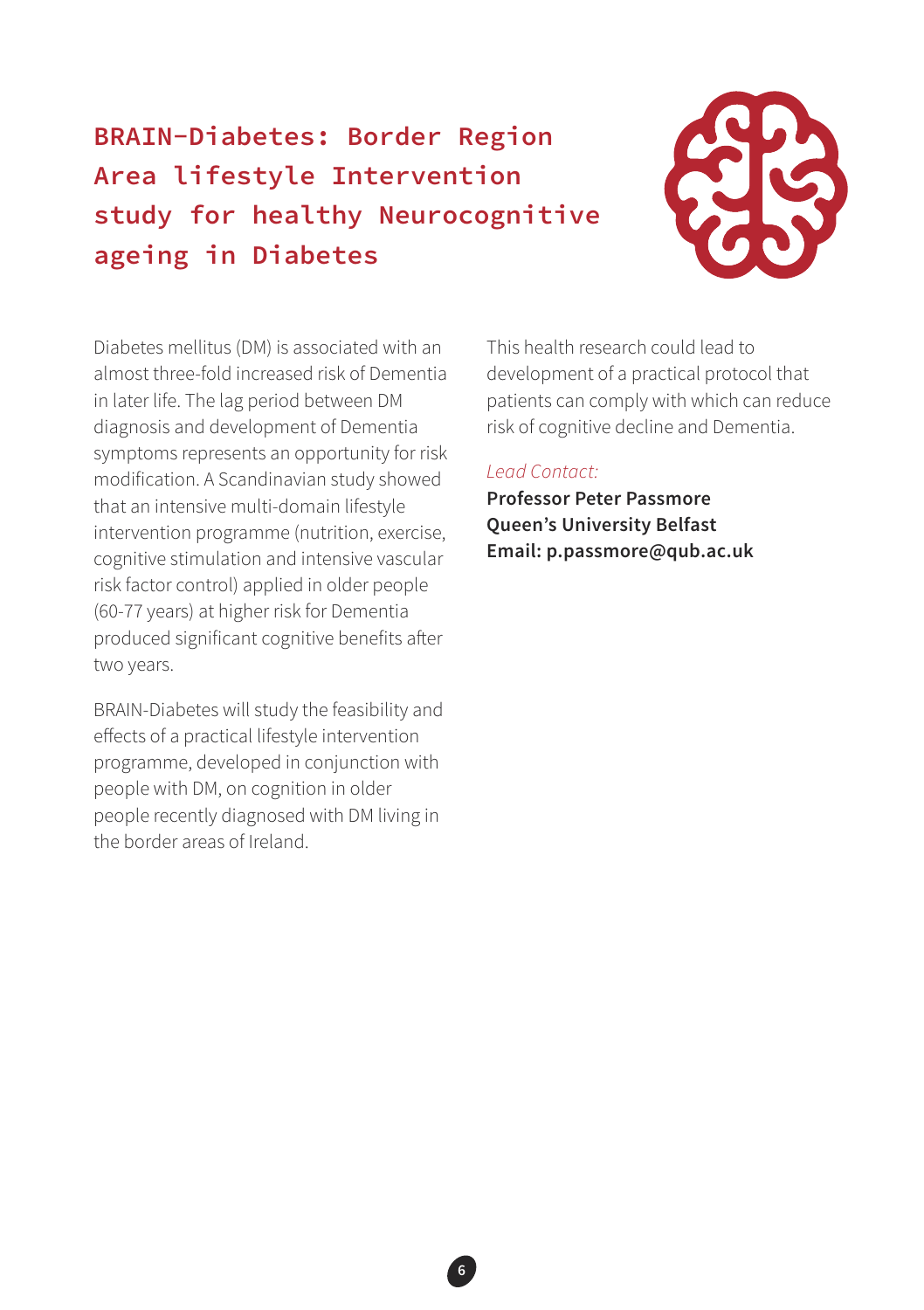**Delivery of a habit-based intervention to overweight or obese pregnant women on the Island of Ireland: a feasibility study exploring integration into existing antenatal care pathways**



More than one in two pregnant women are overweight by the time they come for their first main antenatal appointment. This research wants to look at whether it is possible to give women who are overweight or obese at the start of pregnancy a brief intervention that encourages them to develop positive food and activity habits and gain a healthy amount of weight during pregnancy.

If a mother is overweight during pregnancy, or gains too much weight during pregnancy, it puts both the short and long-term health of mum and baby at risk, for example, by increasing the risk of having a caesarean section. There is currently no help given to women who are overweight or obese at the start of pregnancy in Northern Ireland (NI) or the Republic of Ireland (ROI). We need to address the gap in healthy lifestyle advice suitable for pregnant women with something that is straightforward to deliver, yet based on scientific evidence.

'Ten Top Tips for a Healthy Weight' (10TT) is a simple leaflet which includes 10 healthy eating and activity habits; it has been shown in previous research to help overweight

adults manage their weight over the longterm. The leaflet is unique as it is based on habit-formation. This means it builds on the idea of repeating something over and over until it becomes 'second nature'. We will refine the 10TT leaflet to make it suitable for use during pregnancy and, alongside this we will develop a brief, flexible training course that will help healthcare staff explain the habit-based leaflet to pregnant women. We will then trial this habit-based intervention on a small scale with 80 pregnant women recruited from NI and ROI. If the intervention is acceptable to pregnant women and can be delivered in antenatal settings in NI and ROI, we will conduct a larger study to examine what effect it has on the health of pregnant women and their babies.

Ultimately, this work could result in a weight management intervention that is made widely available to pregnant women. It could, therefore, benefit pregnant women and their babies in the short and longerterm by developing lifelong healthy habits.

#### *Lead Contact:*

**Dr Michelle McKinley m.mckinley@qub.ac.uk**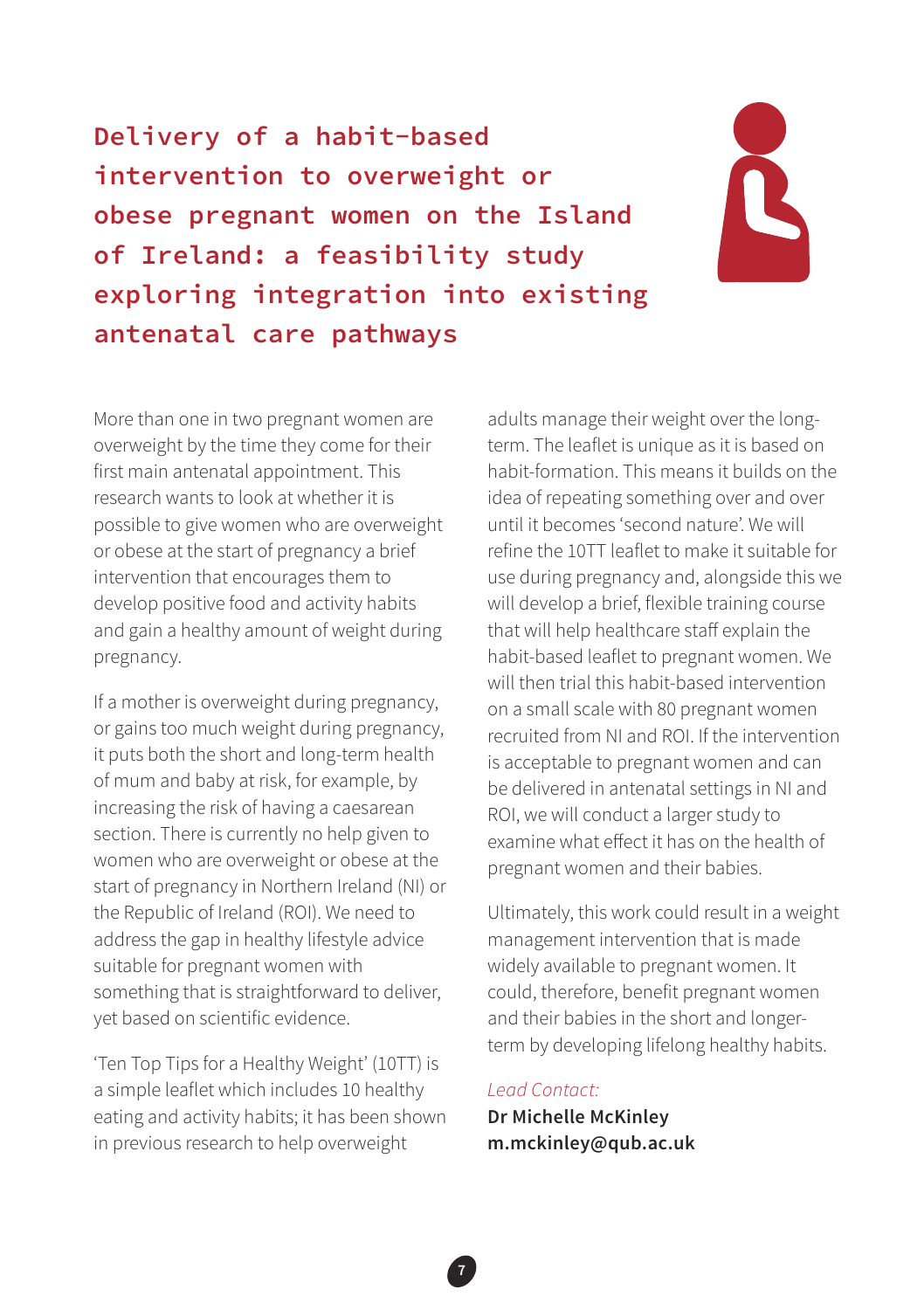## **Improving mental health among at-risk young people in a challenging border region**



The North West of Ireland has very high rates of mental health disorders and suicide. For many people, the symptoms related to these disorders start to develop during their late teens and early 20s. A number of recent studies have documented the increasing incidence of depression, anxiety and other disorders among the student population.

Third level institutions are an excellent place to provide support and assistance to those with mental health problems but results from previous studies suggest that the current support may not be fit for purpose.

The primary goal of the current feasibility study is to determine whether a recently developed web-based intervention is effective in alleviating the symptoms of anxiety and depression.

This health research will test this, and compare the level of symptoms of depression and anxiety in students in a Randomised Controlled Trial (RCT) comparing routine campus-based counselling with treatment with the internet intervention.

The results of this research will determine whether addition of an internet intervention to the current mental health services would enhance support options and increase helpseeking among students with mental health problems.

#### *Lead Contact:*

**Dr Elaine Murray Ulster University e.murray@ulster.ac.uk**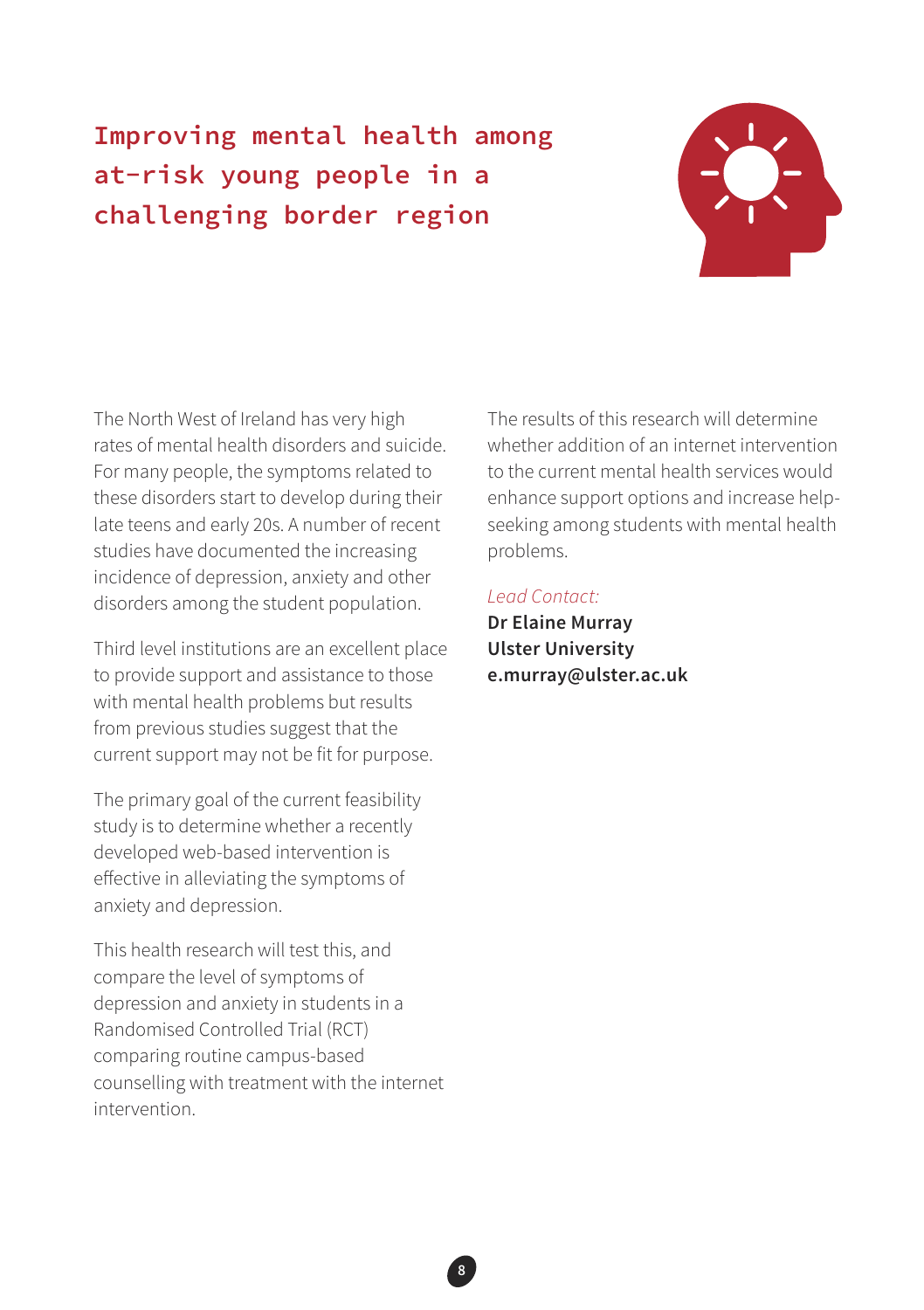**MY COMRADE PLUS: A pilot cluster Randomized Controlled Trial (RCT), for patients with multimorbidity, of the MultimorbiditY Collaborative Medication Review and Decision Making intervention (MY COMRADE), practice based pharmacists (PBP's) or PBP's plus an adaptation of MY COMRADE**

Multimorbidity is the term used when a person has more than one long-term medical condition. In general practice, patients are more likely to have multimorbidity than a single condition. How patients are treated and the evidence used to draw up guidelines for doctors are usually based on a single condition, for example, research is conducted on patients with diabetes and guidelines are developed for managing patients with diabetes. However, for patients with multimorbidity, there are many challenges, one of which is the management of multiple medications.

Internationally, people are looking for new approaches to prescribing for patients with multimorbidity, including ways to encourage patients to be more involved in managing their own condition. The aim of this health research is to test one new such approach north and south of the border in Ireland.

This health research will investigate if the MY COMRADE approach will lead to better patient care, both in the Republic of Ireland (RoI), where there are no pharmacists in General Practitioner (GP) practices and in Northern Ireland (NI), where there are pharmacists in GP practices. Before testing MY COMRADE in a large scale trial, which would take a lot of time and money, this pilot study is required to see if it is possible to use the MY COMRADE approach in practices and to see if GPs and the PBPs are willing to use this approach.

Once we know that it is possible to do this study and that practice staff are willing to use MY COMRADE approach, we can then undertake a larger trial to find out for sure if MY COMRADE can make things better for patients.

#### *Lead Contact:*

**Professor Andrew Murphy National University Ireland Galway info@primarycaretrials.ie https://primarycaretrials.ie**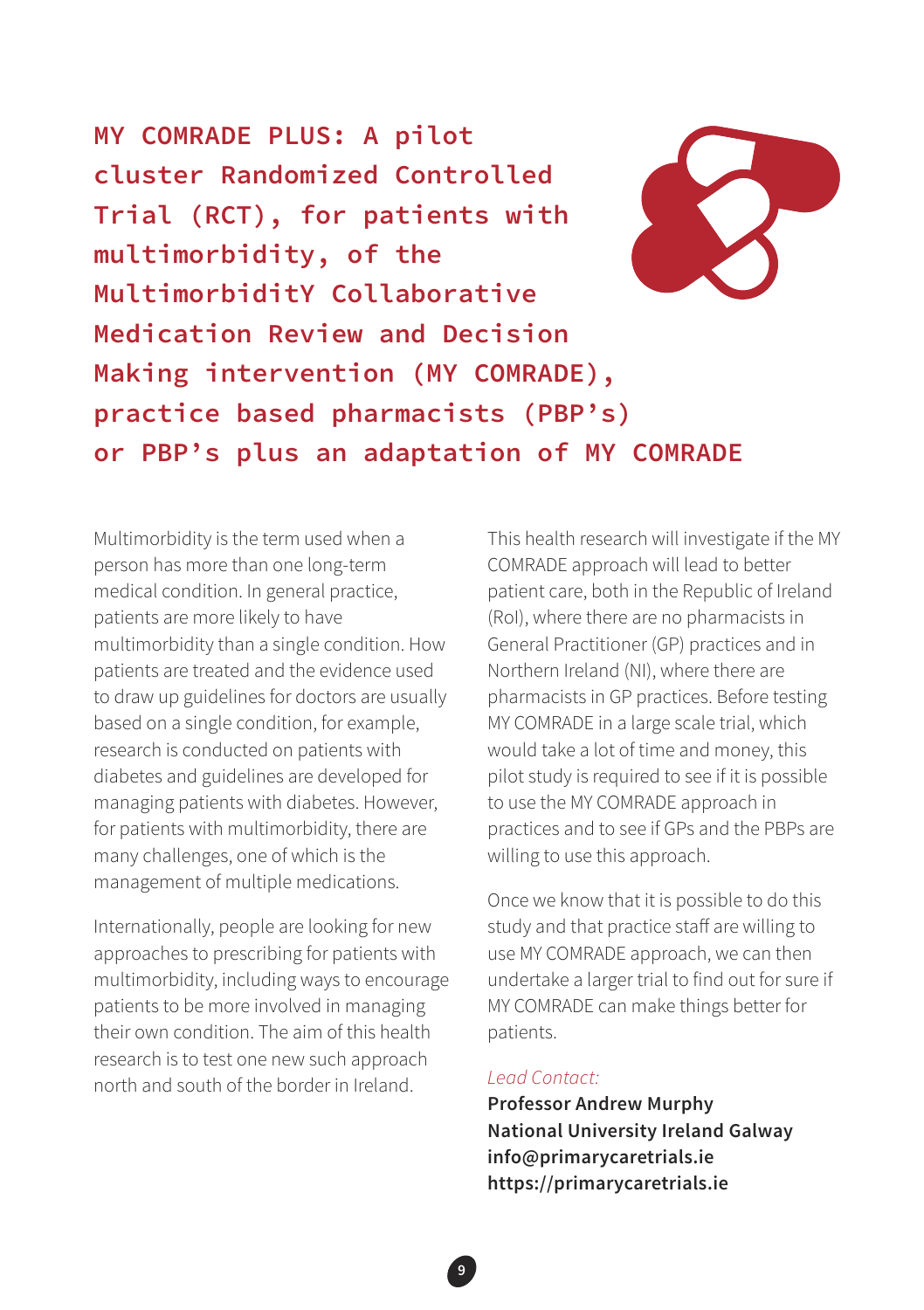**Pragmatic Lifestyle Pregnancy and Post pregnancy Intervention for Overweight Women with Gestational Diabetes Mellitus: a Randomised Controlled Clinical Trial (PAIGE2)**

Gestational Diabetes Mellitus (GDM), defined as high blood sugar levels during pregnancy, is an increasing health problem for both mothers and babies which affects up to 18% of pregnancies worldwide. Women with previous GDM are seven times more likely to develop future type 2 diabetes compared to women without GDM. There is good evidence outside of pregnancy that lifestyle change (diet and physical activity) can reduce the development of type 2 diabetes in people at risk, but there are many demands on a new mother, and weight gained during pregnancy is frequently not lost afterwards. The National Institute for Health and Care Excellence (NICE) recently highlighted that further research is urgent in this area.

We have recently completed a pilot postnatal lifestyle program for overweight women with previous GDM (PAIGE) which showed a significant 3.9 kgs weight reduction at six months among 31 women in PAIGE compared with 29 women who received usual care, supporting its clinical usefulness.

Based on feedback from the pilot study, we are now planning a definitive trial (PAIGE2) involving larger numbers of subjects, across six cross-border regions (Royal Victoria Hospital, Ulster and Antrim Area Hospitals in Northern Ireland and Letterkenny, Sligo and Drogheda Hospitals in the Republic of Ireland).

This research is a multi-component, family-based intervention customised to the postnatal period. The primary outcome is weight reduction at 12 months. If the results of PAIGE2 are positive, they could have major implications for population health and be readily translated into routine clinical practice.

#### *Lead Contact:*

**Professor David McCance Belfast Health and Social Care Trust David.mccance@belfasttrust.hscni.net**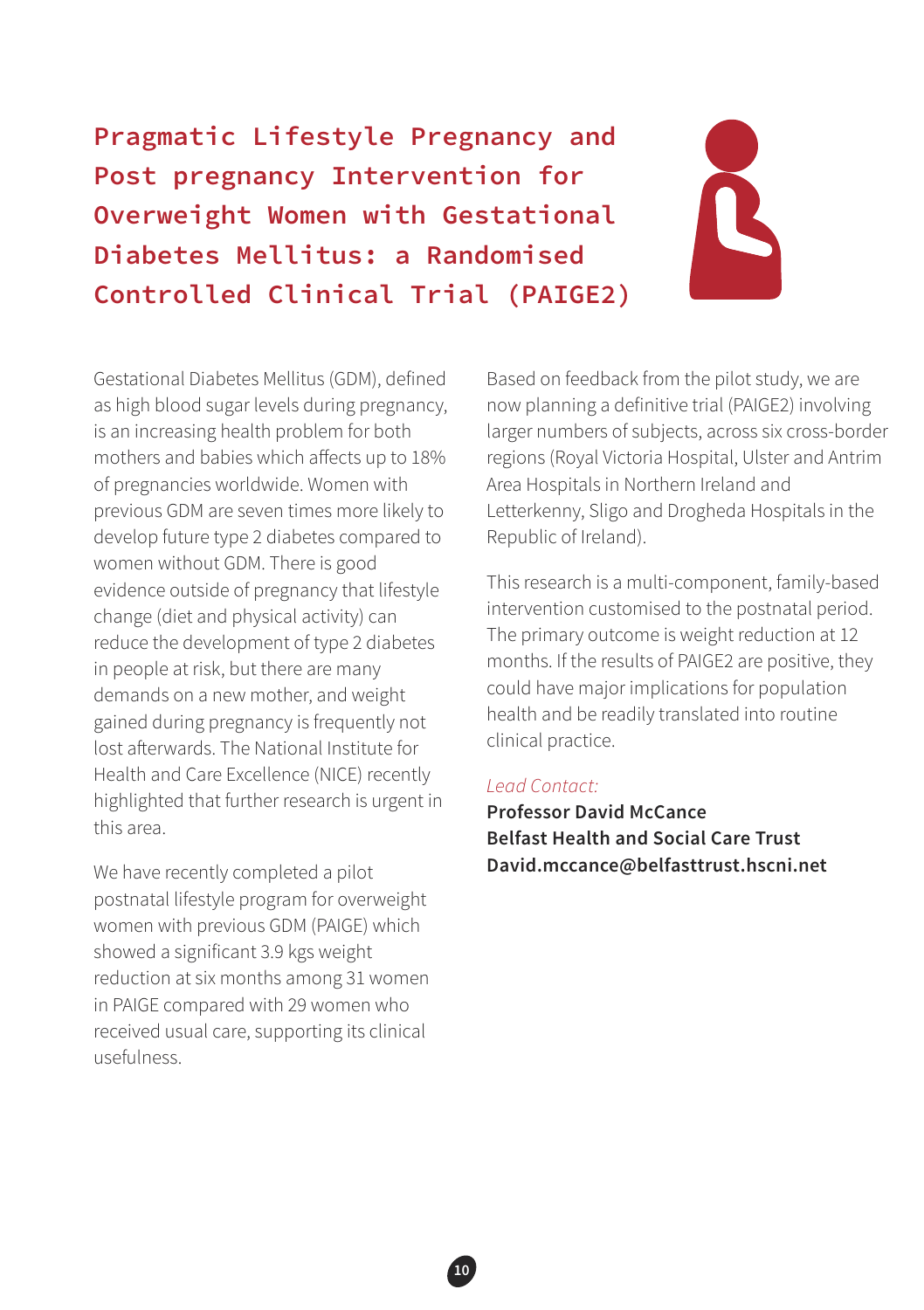**The feasibility of a walking intervention to increase activity and reduce sedentary behaviour in people with serious mental illness**



People who have a serious mental illness can sometimes die earlier in life than those without. The medications people take for their mental illness combined with an unhealthy lifestyle (e.g. not enough physical activity and too much sitting) can contribute to this. Walking is a good way to increase physical activity in the general population and may help people with serious mental illness to be more active.

This study is a feasibility Randomised Controlled Trial (RCT) which will compare different ways of increasing physical activity and reducing sedentary behaviour in people with serious mental illness. We will invite people with schizophrenia, psychosis, bipolar disorder or major depression to take part in our study. The participants will be randomly split into two groups. One group will take part in a 17-week walking programme and the other group will receive information on the benefits of walking.

If people with serious mental illness move more and sit less we would expect their physical and mental health to improve. If we show this health research is feasible, we can plan to complete a large study to investigate the effectiveness of our walking programme in people with serious mental illness.

#### *Lead Contact:*

**Professor Suzanne McDonough Ulster University s.mcdonough@ulster.ac.uk**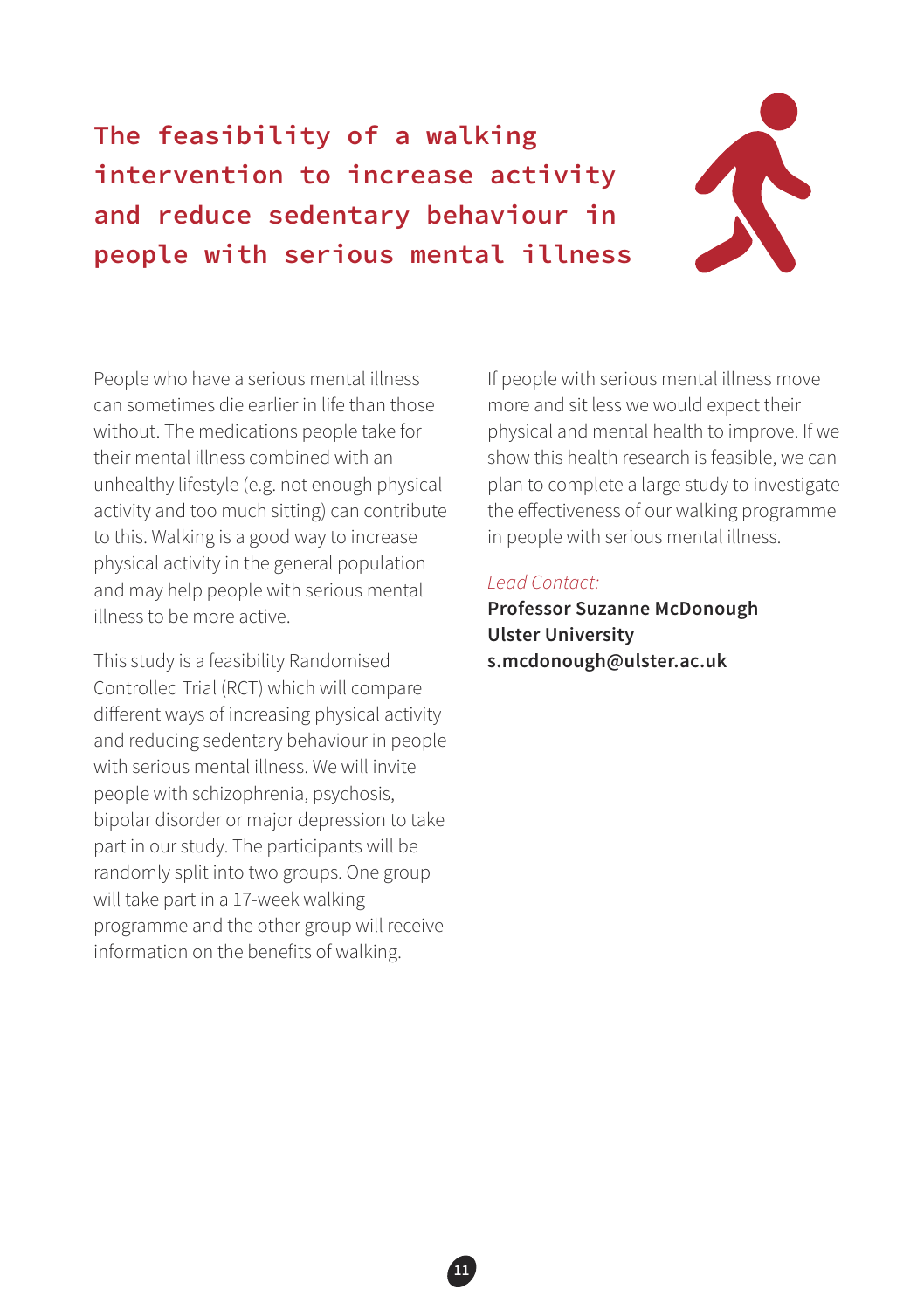## **The use of digital technologies to enhance adherence and inhaler technique and guide treatment among patients with severe asthma**



The INhaler Compliance Assessment (INCA) device, developed by researchers at the Royal College of Surgeons Ireland (RCSI) and Trinity College Dublin (TCD), uses digital signals from inhalers to identify a patient's inhaler technique and adherence to obtain a complete understanding of their inhaler use over time.

The INCA SUN (Symptomatic UNcontrolled asthma) study is a prospective randomised multicentre study to optimise the management of symptomatic asthma patients. It aims to demonstrate that information provided from the INCA technology along with peak flow and environmental data can be integrated and used to guide asthma nurse training and physician management more effectively than current standard care.

The ultimate aim is to give patients with severe asthma greater control over their condition and to improve their quality of life.

This health research will recruit 220 patients mostly from severe asthma clinics in academic teaching hospitals, however, clinicians and patients in border regions experience reduced access to research due to geographical location or distance for travel and the CHITIN call allows these barriers to be addressed by deploying the INCA SUN study to border county/regional areas.

#### *Lead Contact:*

**Professor Richard Costello Royal College of Surgeons Ireland (RCSI) inca@rcsi.ie**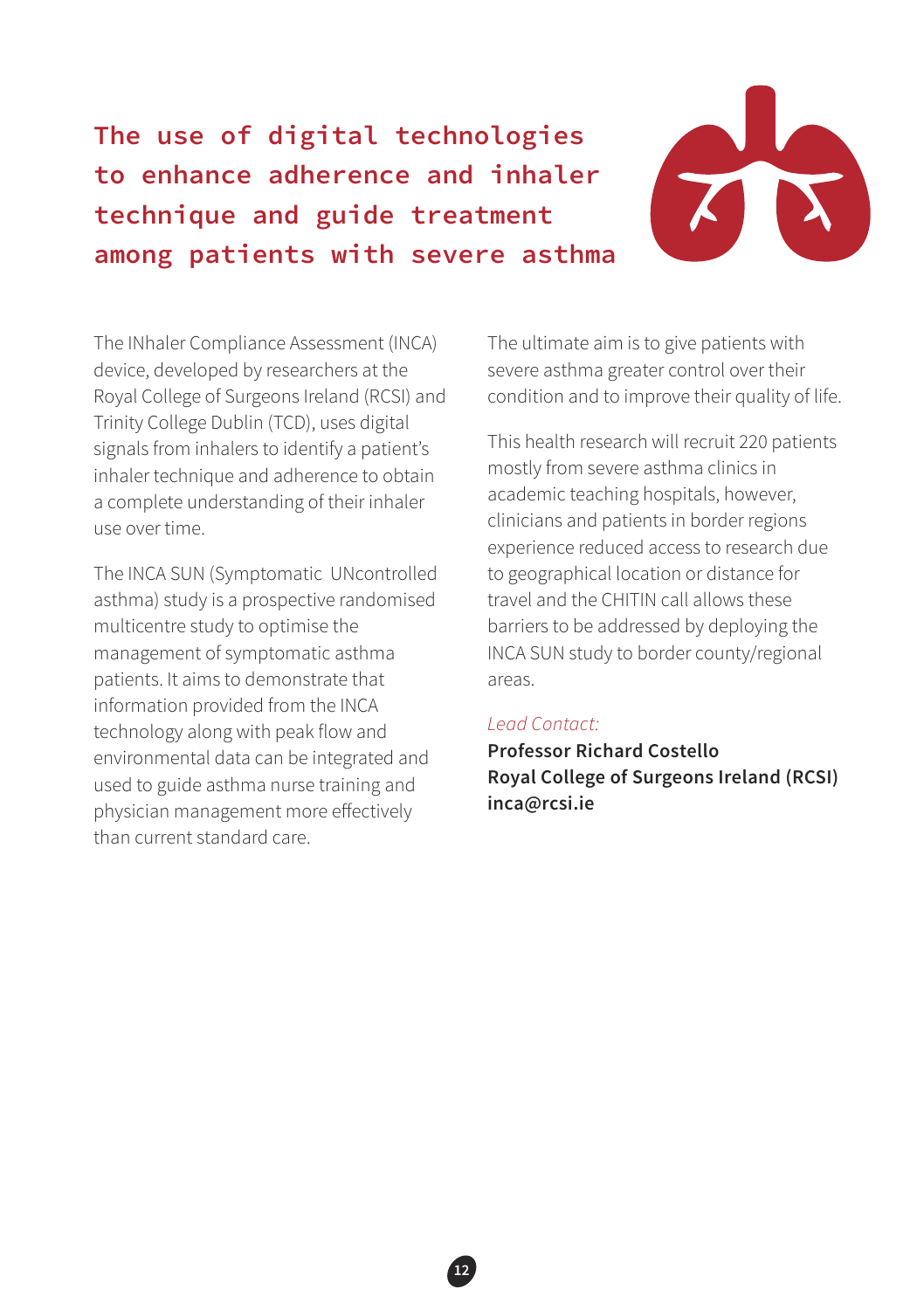# **The Walking In Schools (WISH)Trial: a cross-border trial to evaluate a walking intervention in adolescent girls**



The transition from primary to second-level education represents a time when physical inactivity increases, especially in adolescent girls. School-based activities that increase opportunities for physical activity are needed, particularly for those left out of other sporting activities because of the competitive selection process for school teams, and for types of activity that can be easily maintained into adulthood, such as walking.

This research will assess the effectiveness of a low-cost school-based, peer-led walking intervention in increasing physical activity in adolescent girls when delivered across the school year in a fully-powered trial in schools across Northern Ireland (NI) and the border region of the Republic of Ireland (RoI).

Intervention participants will be encouraged to take part in short peer-led walks delivered across the school day in or around the school grounds, led by older pupils (aged 16-18 years) trained as walk leaders. Using physical activity monitors (accelerometers) we will objectively assess the effectiveness of the intervention at increasing total activity and reducing sedentary behaviours among pupils at the mid-point and end of the school year.

If the intervention increases physical activity, it would benefit adolescent girls in the defined target area and have potential for adoption by schools across the entire island of Ireland resulting in sustainable, long-term, positive impacts on child population health.

#### *Lead Contact:*

**Professor Marie H Murphy Ulster University mh.murphy@ulster.ac.uk**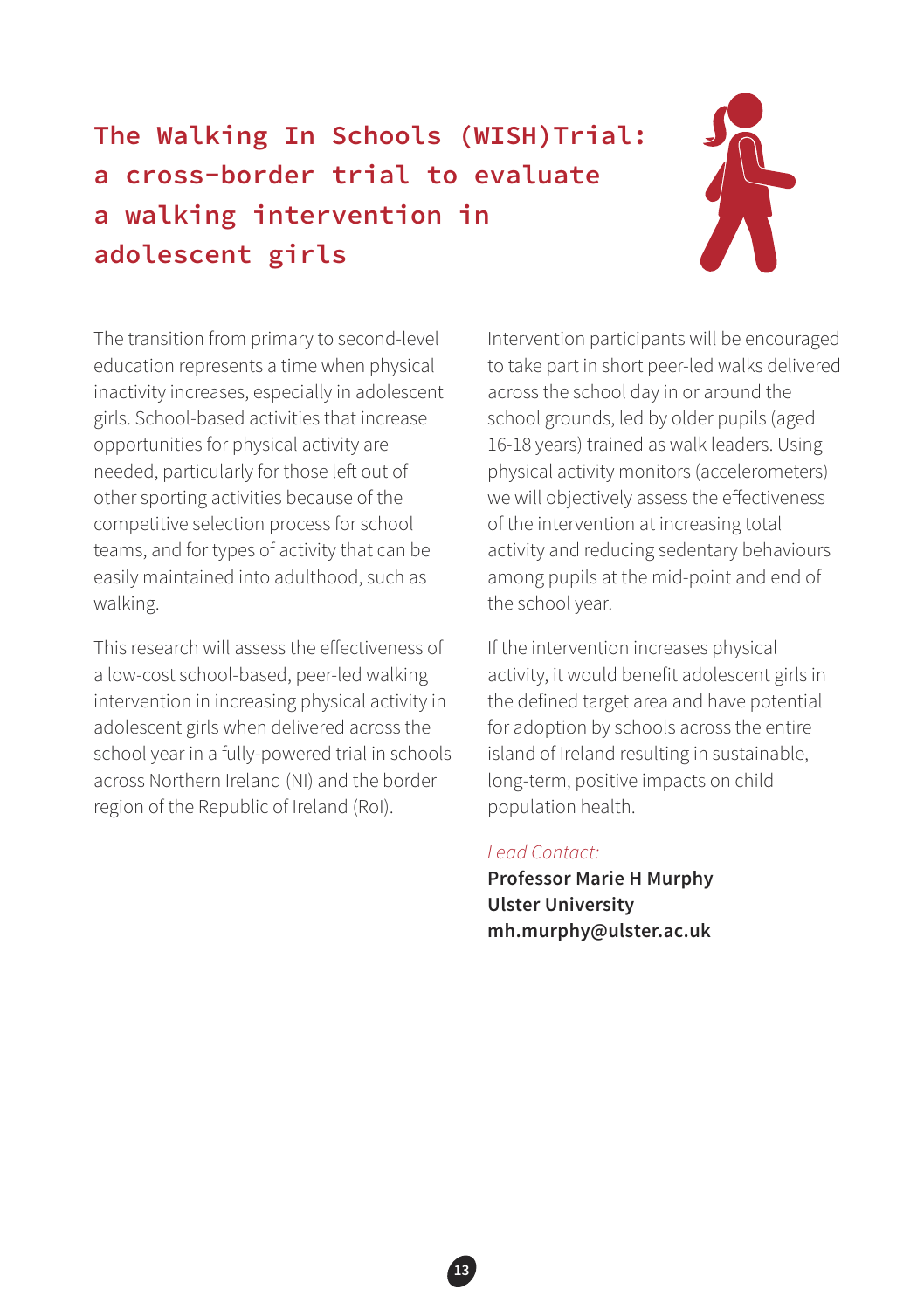

**14**

### This is a diagram of the CHITIN network

#### Key:

NI partners

ROI partners

Partners outside Defined Area

Defined Area - NI + six border counties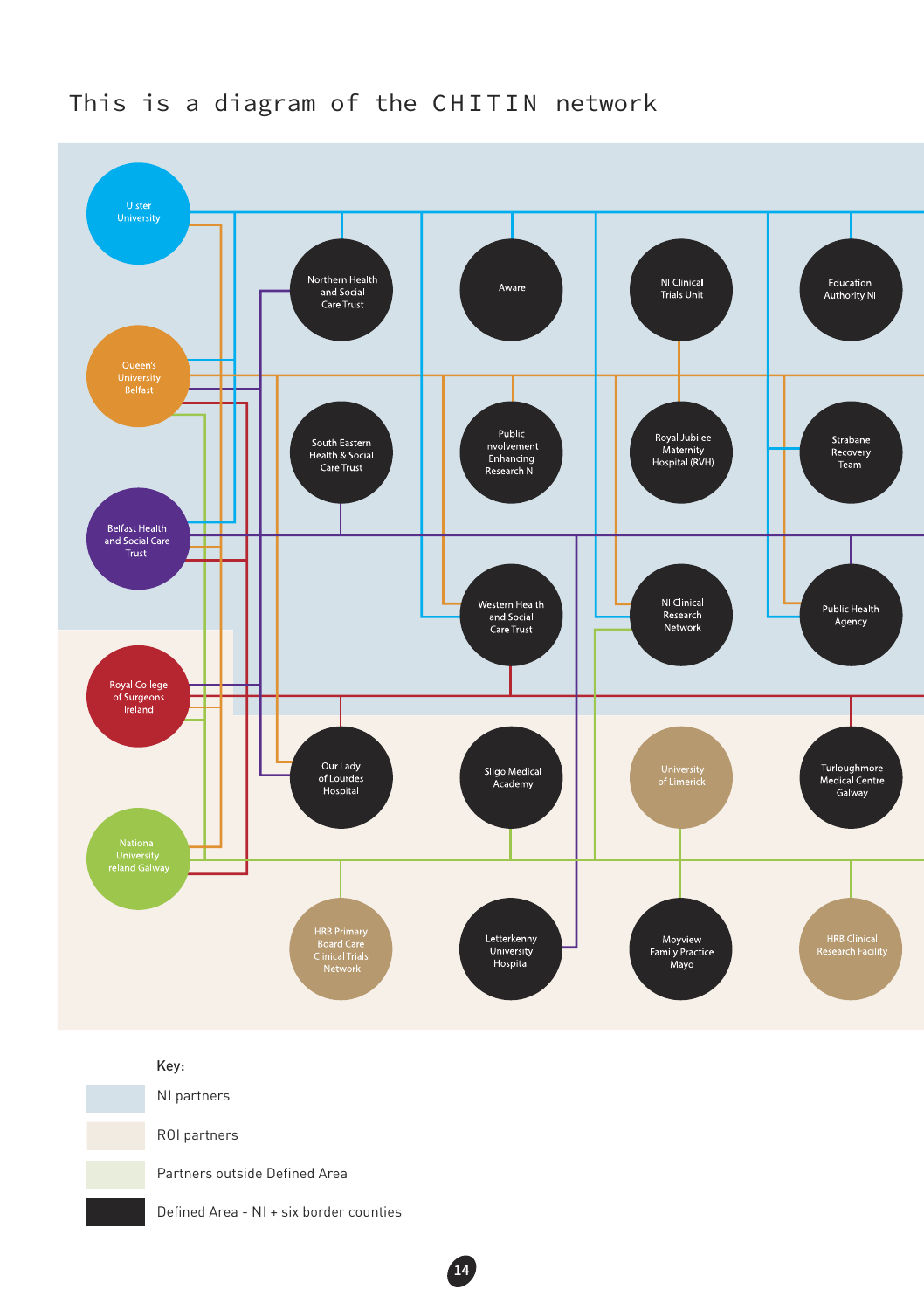Cavan, Donegal, Leitrim, Louth, Monaghan and Sligo The six border county areas are: